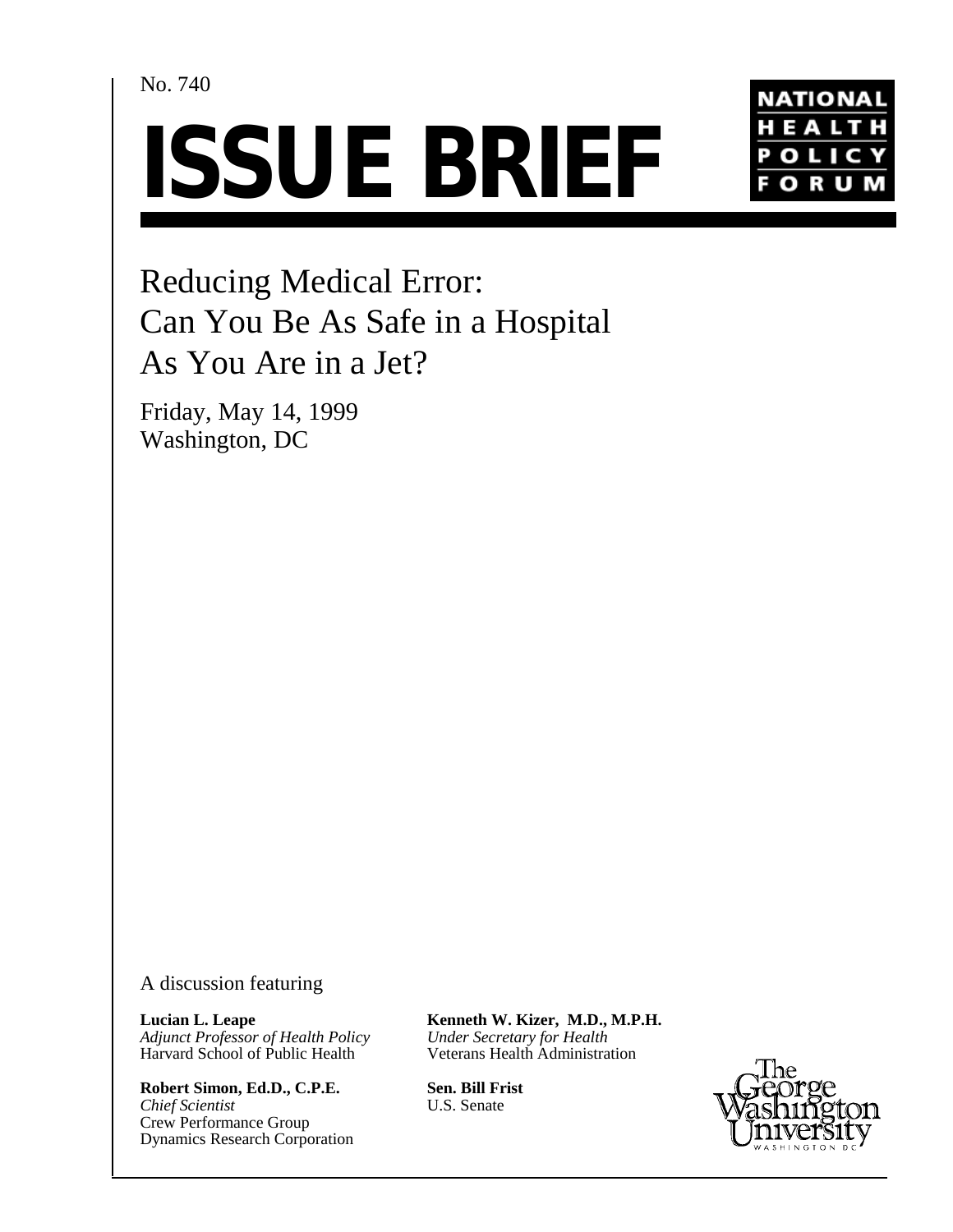# Reducing Medical Error

U.S. health care is touted as the best in the world, though few would argue that a lucid system is in place or deny that there are major disparities in access as well as outcomes. Despite these recognized shortcomings, however, the phenomenal growth of U.S. medical knowledge and technological capacity has led most to assume that quality of care is at an all-time high. This is probably true in the aggregate, but for a variety of reasons recent years have brought increasing scrutiny to the subject.

In the years when health care costs were rising in double-digit leaps, most complaints about quality were voiced by purchasers who worried that fee-for-service incentives led to the delivery of more care than was necessary, sometimes with negative results. When the incentives began to change under managed care, concerns were heard from consumers unhappy with the resulting constraints on service.

It is not surprising, then, that much recent legislative attention at both state and federal levels has focused on protecting beneficiaries who fear they will not receive the services that were bargained or contracted for, especially when many of them are paying a considerably larger portion of benefit costs than previously. While beneficiaries and their advocates are concerned about access to state-of-the-art technology and procedures (sometimes in advance of proven effectiveness), relatively little attention has been paid to whether service delivery is executed as it should be. Not many people, it appears, appreciate how frequently errors occur, how large the discrepancies may be among institutions and providers, and how stubborn the obstacles to improvement.

As Michael L. Millenson observed in his 1997 book, *Demanding Medical Excellence,* "the frightening reality is that medical mistakes of all types are not unusual."1 Research over several decades bears witness to the truth of this statement. The 1991 Harvard Medical Practice Study, for example, found that 4 percent of hospitalized patients in New York State suffered injuries stemming from treatment. Further, fully two-thirds of these iatrogenic injuries were caused by errors, and nearly 14 percent of them were fatal.

Extrapolating from the New York data, Harvard School of Public Health researcher Lucian L. Leape, M.D., estimated that 180,000 people in the United States die each year of iatrogenic injury—the equivalent, he wrote, of three jumbo-jet crashes every two days.2 Other research has shown that 6.5 percent of non-obstetrical adult patients admitted to two teaching hospitals experienced an adverse drug event (ADE) such as the wrong dose, a prescription for a drug to which they were allergic, or drug interaction—of which 28 percent were preventable.3 Potential ADEs for another 5.5 percent of patients were intercepted before the drug was administered.

Reducing error rates is not a matter of drafting a bill and demanding compliance, as few Americans would welcome the prospect of set-in-statute clinical practice standards.Moreover,alegislative mandate to stop making mistakes cannot address the systemic complexities that form the context for error. However, some researchsupported progress is observable; a variety of initiatives are under way in both the private and public sectors to promote quality care and reduce medical error.

This Forum session will address the opportunities for a systems-based approach to error reduction, noting the prevalence of errors, what it takes to identify them, and how they might be prevented through restructuring the delivery environment and retraining. It will consider how the latter approach has been used in the aviation arena and allow the audience to draw some parallels for the respective roles of health plans, providers, consumers, and policymakers interested in improving patient safety.

# **ISSUE BRIEF**/No. 740

**Analyst/Writer** Lisa Sprague

**National Health Policy Forum** 2021 K Street, NW, Suite 800 Washington, DC 20052

202/872-1390 202/862-9837 (fax) nhpf@gwu.edu (e-mail) www.nhpf.org (Web site)

**Judith Miller Jones,** Director **Karen Matherlee,** Co-Director **Sandra M. Foote,** Co-Director **Michele Black,** Publications Director

**NHPF** is a nonpartisan education and information exchange for federal health policymakers.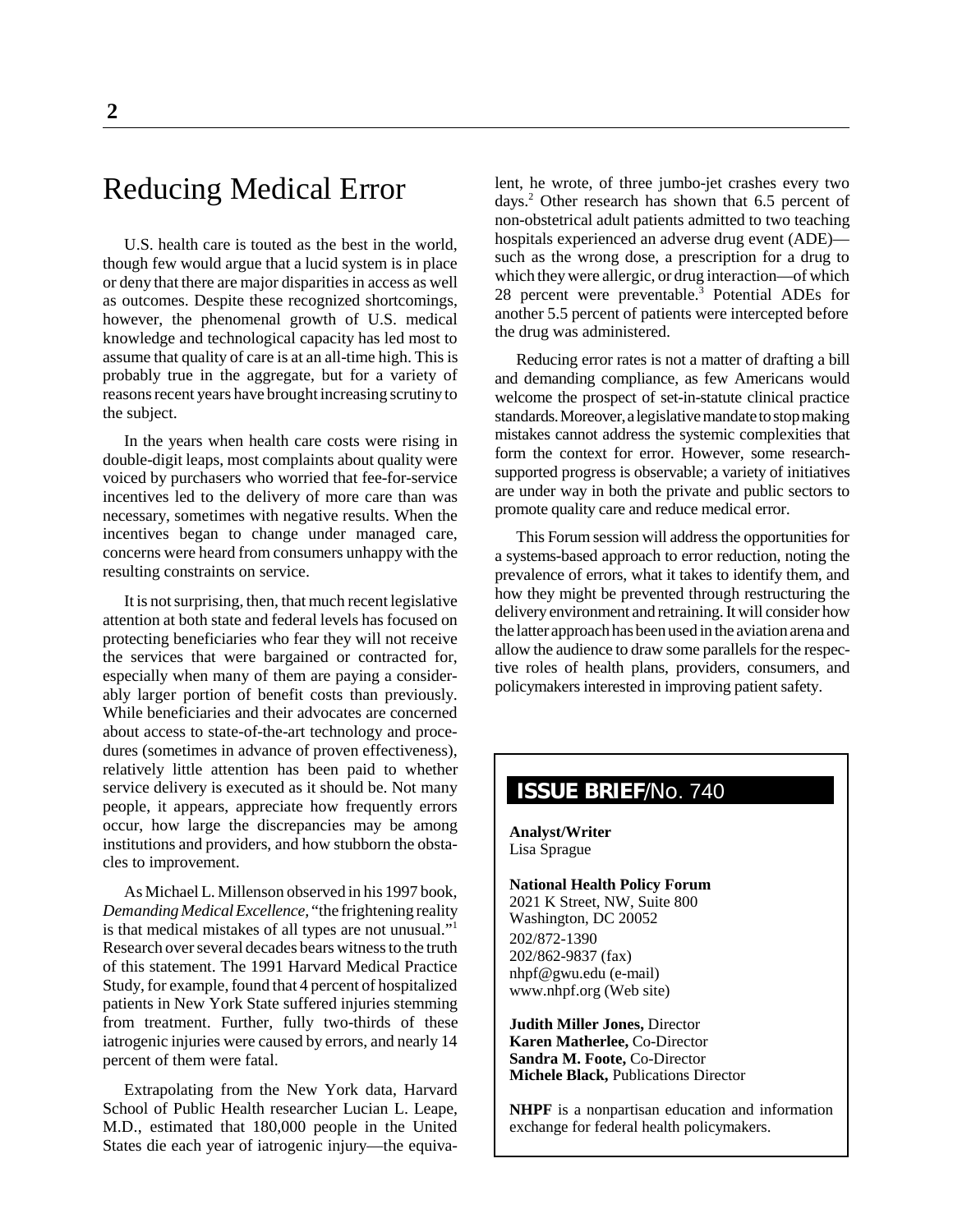# **BACKGROUND**

It was in 1969 that John E. Wennberg, M.D., and Dartmouth colleagues first drew attention to the wide variation in medical care delivery across the country.4 Thirty years later, Wennberg is still reporting disparities, such as the geographic variation in the proportion of breast cancer patients who receive breast-conserving surgery (less than 1 percent in some areas to over 50 percent in others), even though evidence shows this surgery to be as effective as radical mastectomy in terms of life expectancy.<sup>5</sup> The duration and persistence of practice variations indicate that they are not a function of managed care. To those who would point fingers at today's health plans, Robert Brook of RAND offers the reminder, "Managed care is not the problem. Quality is."6

But consensus is emerging that attention is urgently needed on a matter that cuts across treatment of all diseases and conditions, namely, reducing medical error. Eliminating needless peril and suffering obviously is a boon to patients, as well as to medical personnel whose training and practice adjure them to "do no harm." Cost is also a consideration, in that catching errors before injury occurs obviates the need to undertake corrective treatment procedures or to keep a patient in the hospital longer in order to recover from damage done during treatment. Adverse drug events in the hospital have been associated with an average 2.2-day additional length of stay and a cost increment of \$3,244.7

To err is human, goes the old saw, and to be human is to make errors. Those who study the role of human factors in complex systems believe that the propensity to error can be mitigated by properly designed systems and safeguards. Conversely, errors may be rendered all but inevitable by badly designed systems. As Leape told the President's Advisory Commission on Consumer Protection and Quality in the Health Care Industry in 1997,

Human beings make mistakes because the systems, tasks, and processes they work in are poorly designed. Two medications with similar names or similar labels are an accident waiting to happen. Working double shifts or having twice as many patients to take care of is an accident waiting to happen.

A seemingly simple error may have a variety of root causes, or a variety of errors may be traced to the same source.

Health care delivery today entails complicated technology and numerous interactions among health care practitioners. There are many opportunities for things to go wrong and a good chance that the exact cause will not be pinpointed. In his classic 1994 article,

"Error in Medicine," Leape suggested that, given the complex nature of medical practice and the multitude of interventions that each patient receives—the average in a 1989 study of an intensive care unit was 178 per day—a high error rate may not be surprising. This complexity also implies that the traditional pursuit of error-free individual performance, with blame and punishment for any lapse, may be an outmoded approach. While the individual in such an atmosphere may learn from mistakes and their aftermath, the lesson tends to be private; as Leape says in illustration, "Concentrating on one individual's defective knowledge improves the performance of one physician regarding one drug."8 Incident analyses that stop with the finding "human error" are inadequate responses to a complex systemic problem.

# **Human Factors Research**

Human factors research emerged as a discipline in response to the immense technological changes that occurred during and after World War II. Human factors specialists have studied the interface of human and machine in complex operating environments, such as airplane cockpits and nuclear power plant control rooms. They have observed that many errors are caused by flawed interface design and by complex interactions involving human operators. The precipitating event for disaster may be a relatively trivial malfunction or an external factor—even the weather. But more often than not, researchers say, a disaster occurs when a set of latent system features actively combine in an unexpected combination or sequence.

Researchers point out that enhanced safety really begins with efforts to understand not just the sources of failure, but also the sources of success. In fact, in spite of complexity and system design flaws, accidents are the exception rather than the rule; there are many more opportunities for failure than actual instances of it. That is, health care personnel do not make most of the mistakes they are "set up" to make.

Health care in the United States is a mix of models, styles, and stages. From financing arrangements to evolving scientific technology to relationships, change is a daily occurrence. Yet imposing or eliciting a particular change is still challenging. With the variety of care arrangements in operation, from solo fee-forservice to highly managed systems, is there a quality improvement strategy that can apply to all? Or is there a model available that can be adapted to health care? With respect to systemic quality improvement, what lessons do other disciplines offer?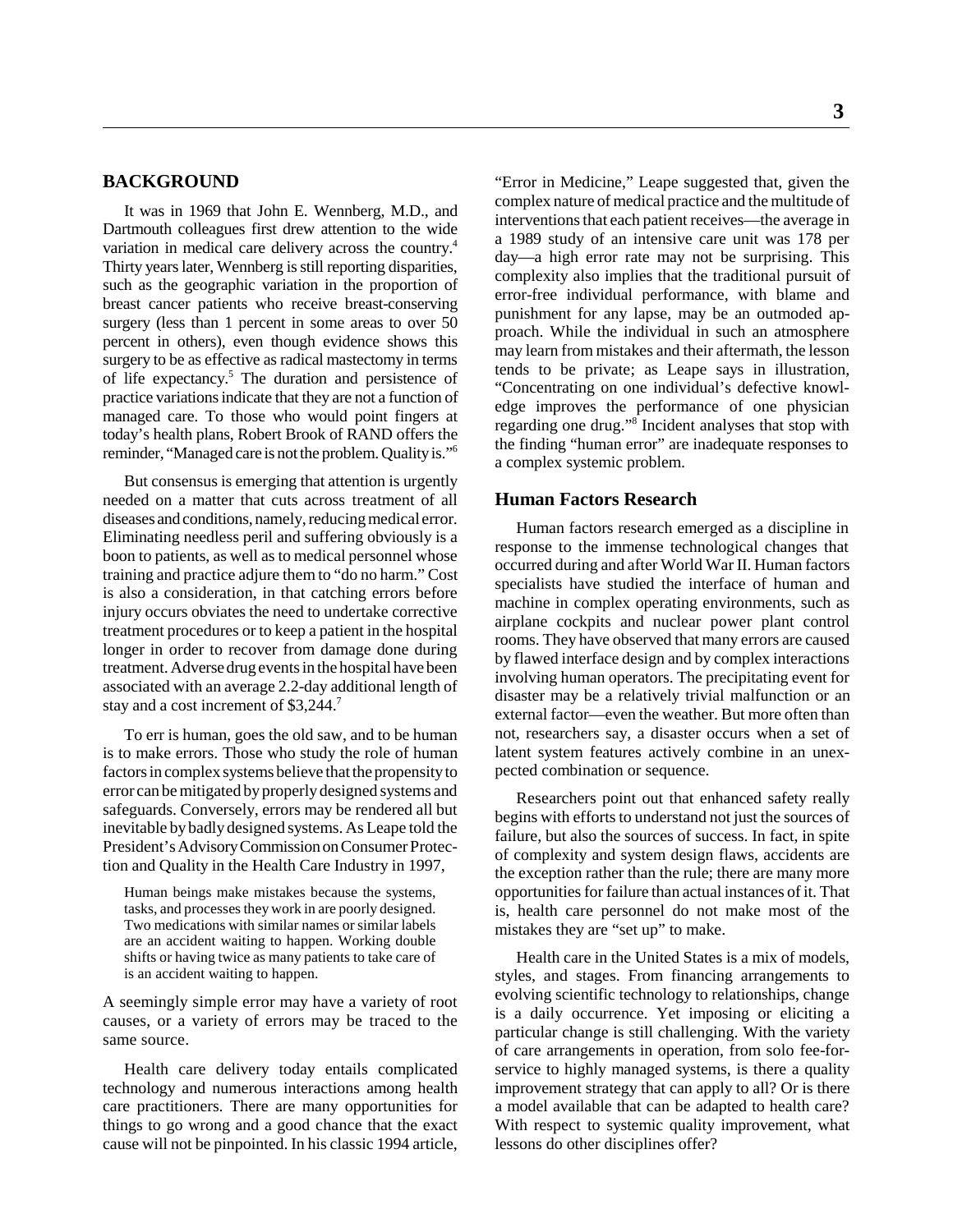# **Drawing Lessons from Aviation**

One field in which human factors research has been particularly fertile is aviation. Comparisons of medicine and aviation raise interesting questions and suggest mechanisms and attitudes that medical facilities might consider. The comparison begins, perhaps, with the similarities between pilots and doctors: highly trained technically, accustomed to view themselves as bearers of ultimate authority (and responsibility), independent yet increasingly dependent on others of varying skill levels. Some researchers have focused on the similarities in pilots' and doctors' training and the demands they now face. Both are trained as individuals whose independent decisionmaking is critical, and yet—for optimal performance—they must operate as part of a team. As a pilot will not be airborne without a ground crew and an air traffic controller, a physician often relies significantly on nurses, technicians, and pharmacists to cooperate in his treatment plan. In the hospital or other institutional setting, even more personnel are likely to be added to constitute a caregiving team.

Aviation was not always safe; its early years were hazardous, and the perception has remained—in spite of fatality statistics—that flying is a more serious proposition than riding in a car. But the industry, recognizing safety as necessary for acceptance and growth, has steadily tried to improve. A collective goal of safe skies is aided by the natural alignment of incentives: pilot, crew, airline, and manufacturer all lose if a plane crashes.

Successful flights rest on attention to order and detail, an organized system that promotes teamwork, and a willingness to learn from mistakes. Error reduction in aviation is credited to several elements: establishment of an error reporting system, encouragement to pilots and other crew members to report errors and incidents, and a focus on teamwork training. A highlight is the Aviation Safety Reporting System (ASRS), a confidential system for reporting incidents (cases that violated good practice or established rules but did not result in an accident—"near misses"), analyzing their root causes, and communicating conclusions to those directly involved and to others who might face a similar situation. The ASRS receives about 30,000 reports per year.

The ASRS is funded largely by the Federal Aviation Administration (FAA), but operates independently. It was developed to replace a less successful predecessor within the FAA. Because the FAA is a regulatory and enforcement agency, reports to it were constrained by fear of punishment for errors. The ASRS, besides being independent, was designed from the beginning to be

entirely confidential. Those reporting incidents are granted immunity from retaliation. (It should be noted that accidents involving passenger injury or damage to aircraft are reported to and investigated by the National Transportation Safety Board, a different process altogether.) Before ASRS reports are analyzed and entered into the database, identifying information is removed. The database is available to researchers. ASRS regularly communicates with the industry, reporting individual events and analyses of the larger problems they may point to.

Charles Billings, M.D., who developed the ASRS, offered specific guidance to the medical community during a conference on medical error sponsored by the Annenberg Center for Health Sciences, the Association for the Advancement of Science, the Joint Commission on Accreditation of Health Care Organizations (JCAHO), and the American Medical Association (AMA) in 1996. Billings stressed the importance of consensus among all stakeholders during system design and of keeping the system's operations objective and free of control by one or more stakeholders. The ASRS is voluntary, which Billings recommended, observing that "in one way or another, all incident reporting becomes voluntary," whether through inertia, gaming, or failure of the regulatory fine print to cover every eventuality. He also emphasized the importance of qualified analysis (for example, pilots who rotate through a period of service with the ASRS are expected to maintain their flying experience) and research capabilities.

Benefits of an external reporting system, as opposed to an in-house process, include a larger sample size and thus potentially the ability to spot patterns not discernible in a smaller sphere, resident expertise in data interpretation and human factors analysis, and wider feedback.

Another area in which comparisons between pilots and physicians may be instructive is training. A concrete illustration of adaptable teamwork training is provided by Dynamics Research Corporation, which developed an aircrew coordination training program for the U.S. Army. As will be described, this program moves the focus for aircraft operations away from the single-pilot model to a perspective in which the entire crew is responsible for effective operations. The training does not relieve the pilot-in-command of responsibility but does empower other crew members to get information, make recommendations, and actively intervene.

The payoffs from this training program for army aviation—an estimated 40 percent reduction in safetyrelated errors—prompted the army to investigate whether the behavioral approach used in aviation would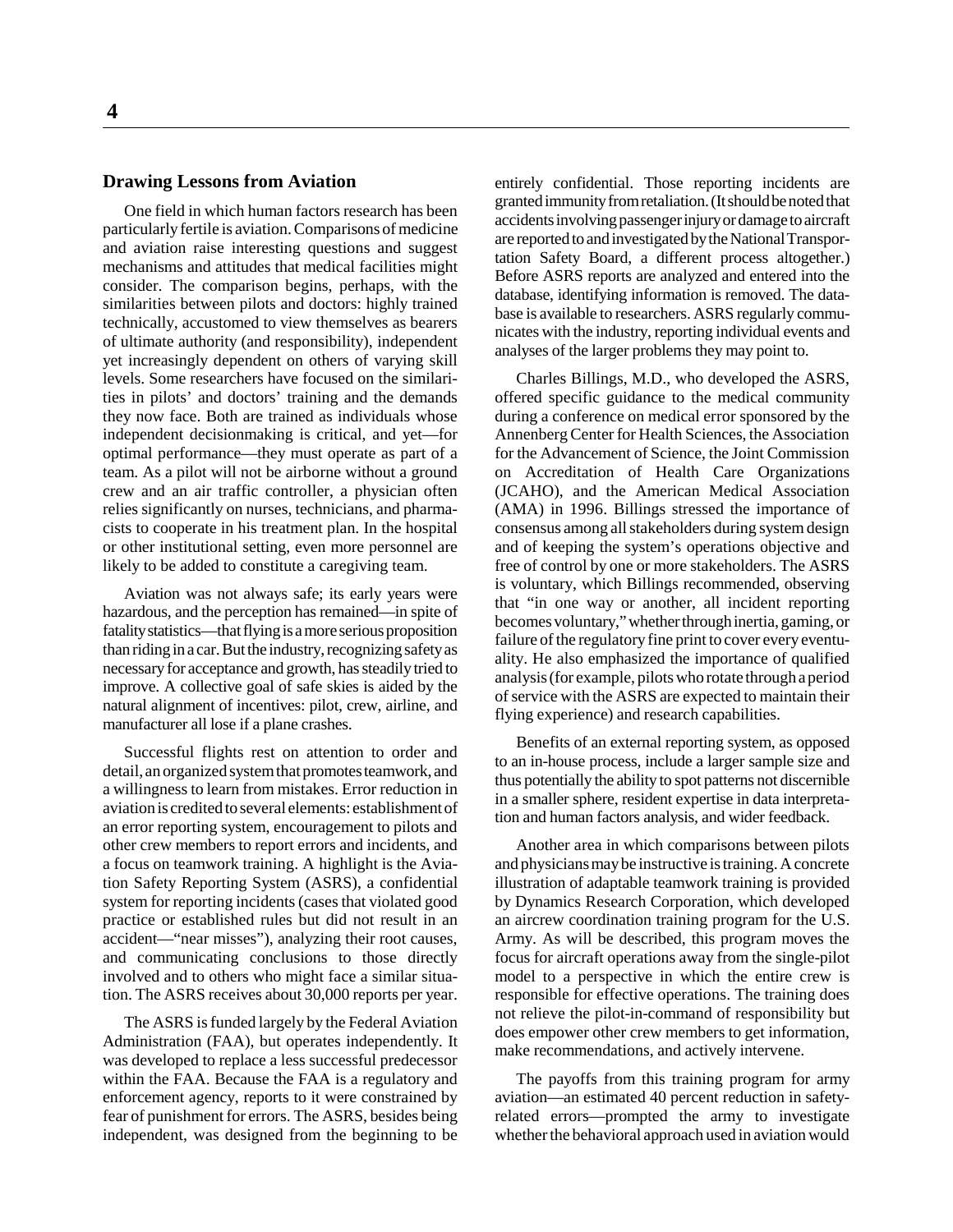translate into other high-performance, high-stress team environments. Working with a group of 11 hospitals, both military and civilian, Dynamics Research has completed validation testing of its MedTeams module for emergency department personnel and plans to expand this to other medical team environments.

In considering a national error reporting system for health care, planners would have to address the question of volume. Leape has estimated that the reporting of only one-tenth of the medical "near misses" that occur annually would result in from 280,000 to over 1 million reports. Already operating is a segment-based reporting mechanism designed on ASRS principles, JCAHO's "sentinel events" program (discussed below), which received approximately 400 reports in 1998.

Another issue is closing the loop from analysis back to practice. The ASRS is successful in part because it is housed in an agency that has the authority to act on analysts' conclusions and that can require procedural changes. And pilots may have stronger incentives than physicians to keep their skills sharpened. For one thing, their own lives are on the line. Second, they are required to be recertified periodically, an active demonstration of ability rather than the more passive review of licenses and records that constitutes physician recredentialing by network managers or managed care organizations.

# **ERROR REDUCTION INITIATIVES**

The level of attention paid to the problem of medical errors has accelerated markedly in recent years, with research and discussion leading to a number of improvement initiatives in both the public and private sectors.

Several large employers, including Motorola and General Electric (GE), have adopted a "Six Sigma" program to boost quality in all their operations. The name refers to the symbol used to indicate standard deviation from a normal distribution; six sigma, or six standard deviations, corresponds to a target error rate of 3.4 defects per million units or occurrences. Originally applied to manufacturing processes—only 3.4 defective widgets in every million coming off the line—the approach has been extended to services as well. In health care, the vision would be, for example, that no more than 3.4 of 1 million patients fail to be given a prescription for beta blockers following a heart attack. In that the National Committee for Quality Assurance reported a national average of 61.9 percent of such patients actually receiving a beta blocker prescription—that is, 381,000 per million are not—it is clear that health care has a long way to go.<sup>9</sup>

Still, recognition of the amplitude of errors is a necessary step toward improving them, and the Six Sigma companies are determined to persist. Charles R. Buck of GE has observed:

A commitment to quality is every bit as much a cultural commitment as it is a set of quantitative tools and methods. The organizational culture facilitates many critical aspects of quality improvement. A quality culture makes it OK to seek out (yes, seek out!) mistakes or defects as opportunities for improvement.<sup>10</sup>

Other groups are committed to error reduction as well. The Institute for Healthcare Improvement (IHI) sponsors courses, conferences, and collaborative projects among health care organizations that will lead to measurable improvement in patient care. A year-long collaborative project on medication error reduction, chaired by Leape in 1996-97, focused the efforts of 40 organizations on documenting improvement in areas such as chemotherapy safety, standardization of medication processes, and safe handling of lethal drugs. IHI is also working with the Innovation Institute to look at models of adult learning and retraining that may help people to look at their work processes in a new way.

The American Society of Health-System Pharmacists (ASHP) convened an expert panel to study ways that practitioners and institutions could reduce the incidence of adverse drug events; seven "top-priority" recommendations were published with the group's endorsement in 1996.<sup>11</sup> AHSP also develops and makes available online therapeutic guidelines, including the recent "Safe Use of Automated Medication Storage and Distribution Devices."

In response to the 1996 Annenberg Conference on medical error referenced earlier, the AMA established the National Patient Safety Foundation (NPSF). The foundation is an independent, not-for-profit organization that serves as a forum for a variety of stakeholders (health care providers, consumer advocates, health product manufacturers, researchers, purchasers, and regulators) to explore the issues surrounding and impediments to patient safety. Its core mission is built on research, prevention and implementation, communication and trust-building, and education. The NPSF was an important participant in a second Annenberg Conference on medical error held in November 1998.

JCAHO has accredited hospitals since its founding by the American College of Surgeons, AMA, the American Hospital Association (AHA), the American College of Physicians, and the Canadian Medical Association in 1951; it has added other types of medical facilities and organizations (for example, home health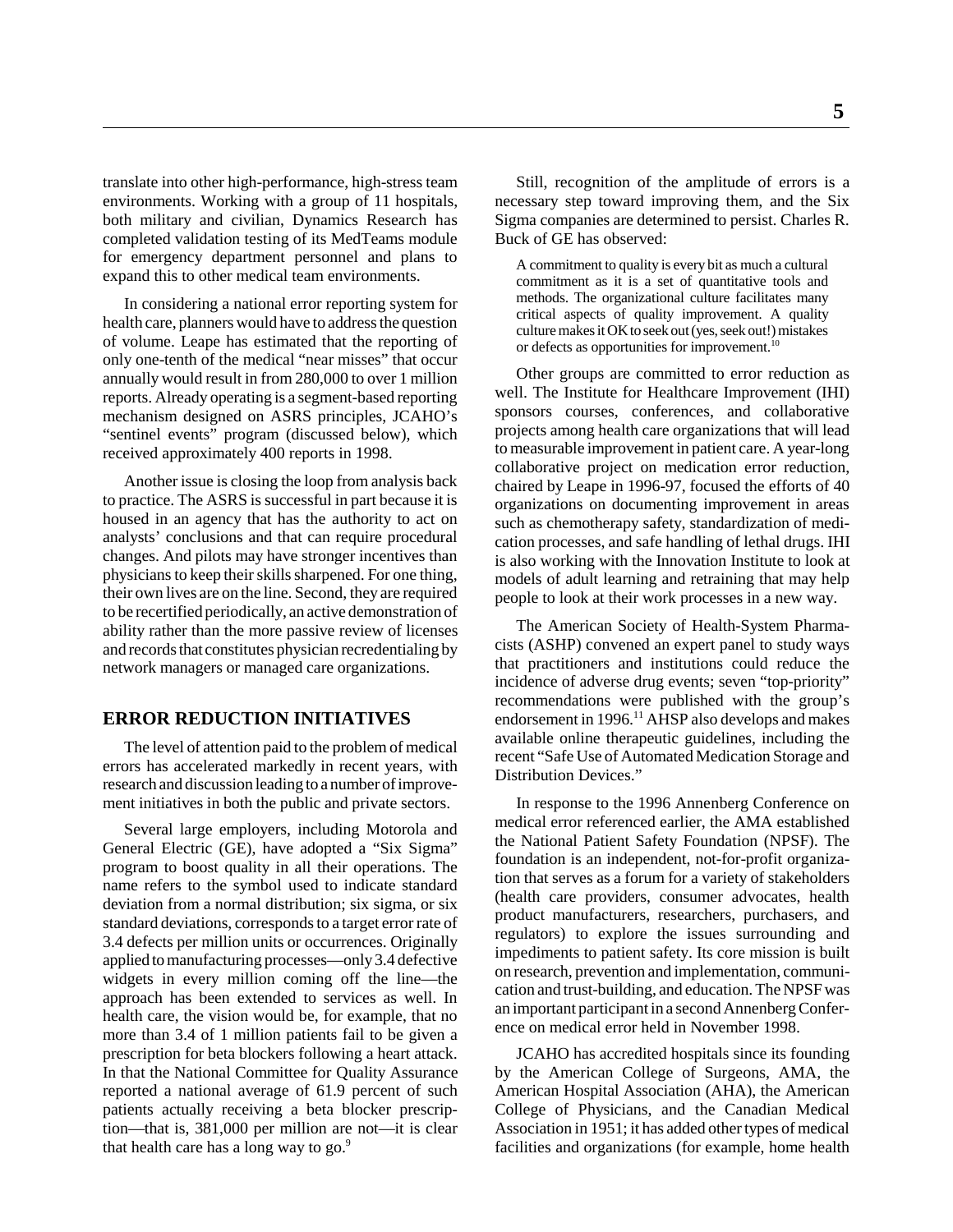agencies, and managed care networks) in subsequent years. For some years, JCAHO has employed a sentinel event policy for error reporting, which requires JCAHO-accredited health care facilities to investigate "any unexpected occurrence involving death or serious physical or psychological injury, or the risk thereof."12 Any time such a sentinel event occurs, the facility is expected to complete a thorough root cause analysis, implement improvements to reduce risk, and monitor the effectiveness of these improvements. Additionally, there is a subset of sentinel events—those that actually result in harm—that accredited organizations are asked to report to the joint commission database.

Originally, the reporting of a sentinel event triggered an immediate review by JCAHO investigators and placing of the facility on probation, signaling a problem to all observers. In 1998, the joint commission revised its policy to give reporting organizations time to conduct their own reviews and implement corrective measures before JCAHO's taking any action. If the institution submits the results of this process to JCAHO within 30 days, it is not subject to "accreditation watch." On-site review by JCAHO personnel is ordered only if a potential ongoing threat to patient safety is determined still to be present.

In the absence of federal law protecting against public disclosure and potential punitive action, reporting of sentinel events is and will likely remain voluntary. However, even an institution that chooses not to report is required to conduct and share with the joint commission information concerning a root cause analysis and a plan for correction within 45 days. Organizations that do not comply or that refuse to share such information will be placed on accreditation watch and risk the loss of accreditation altogether.

The new level of autonomy is expected to encourage self-reporting, since it provides "the opportunity to substitute organizational learning for embarrassment."<sup>13</sup> Concerns about the confidentiality of sentinel-event information submitted to JCAHO remain, although (as communicated in an October 1998 "Dear Colleague" letter from president Dennis S. O'Leary, M.D.) the joint commission has appointed a legal issues task force and suggested prudent steps—such as naming JCAHO as a participant in the internal quality review process—for institutions to follow. It also intends to continue its pursuit of federal and state law protections for the confidentiality of information shared with accrediting bodies.

The Veterans Health Administration of the Department of Veterans Affairs (VA), as part of system-wide restructuring inaugurated in 1995, has implemented a patient safety improvement initiative. A key element (operating since June 1997) is a centralized patient safety registry and reporting system, which incorporates a patient safety handbook, a field-to-headquarters reporting system for sentinel events and near misses, a requirement to conduct root cause analyses, and an interdisciplinary review team that provides feedback to reporting facilities and information to the rest of the VA system.

In October 1997, the VA also established the National Patient Safety Partnership, whose founding members include the VA, the AMA, the AHA, the American Nurses Association, the Association of American Medical Colleges, JCAHO, the Institute for Healthcare Improvement, and the National Patient Safety Foundation, along with agencies such as the Food and Drug Administration, the Health Care Financing Administration, and the Agency for Health Care Policy and Research. This public-private partnership is dedicated to "improving patient safety by reducing adverse events and untoward outcomes of healthcare or healthcare related processes." The partnership is working with its member organizations to develop a compendium of best practices for reducing adverse drug events and plans to call on physicians, other health care practitioners, health care systems, and the pharmaceutical industry to adopt them.

The Food and Drug Administration (FDA) Modernization Act of 1997 authorized as a demonstration project the creation of Centers for Education and Research on Therapeutics (CERTS) under the aegis of AHCPR in collaboration with the FDA. As well as looking at new products and ways to improve their effective use, the centers' purpose, in the language of the conference report, is "to increase awareness of risks of both new uses and combinations of therapies," and, more generally, to educate the practitioner community. The CERTS charter includes error reduction research and education.

# **POLICY CONSIDERATIONS**

It is only recently that the medical professions began to acknowledge how much they do not know and, indeed, the limits on how much a person can know or how perfect a performance can be reasonably expected. Mount Sinai School of Medicine professor Mark Chassin (also co-chair of the Institute of Medicine's National Roundtable on Health Care Quality), has observed that "we have created systems that depend upon idealized standards of performance that require individual physicians, nurses, and pharmacists to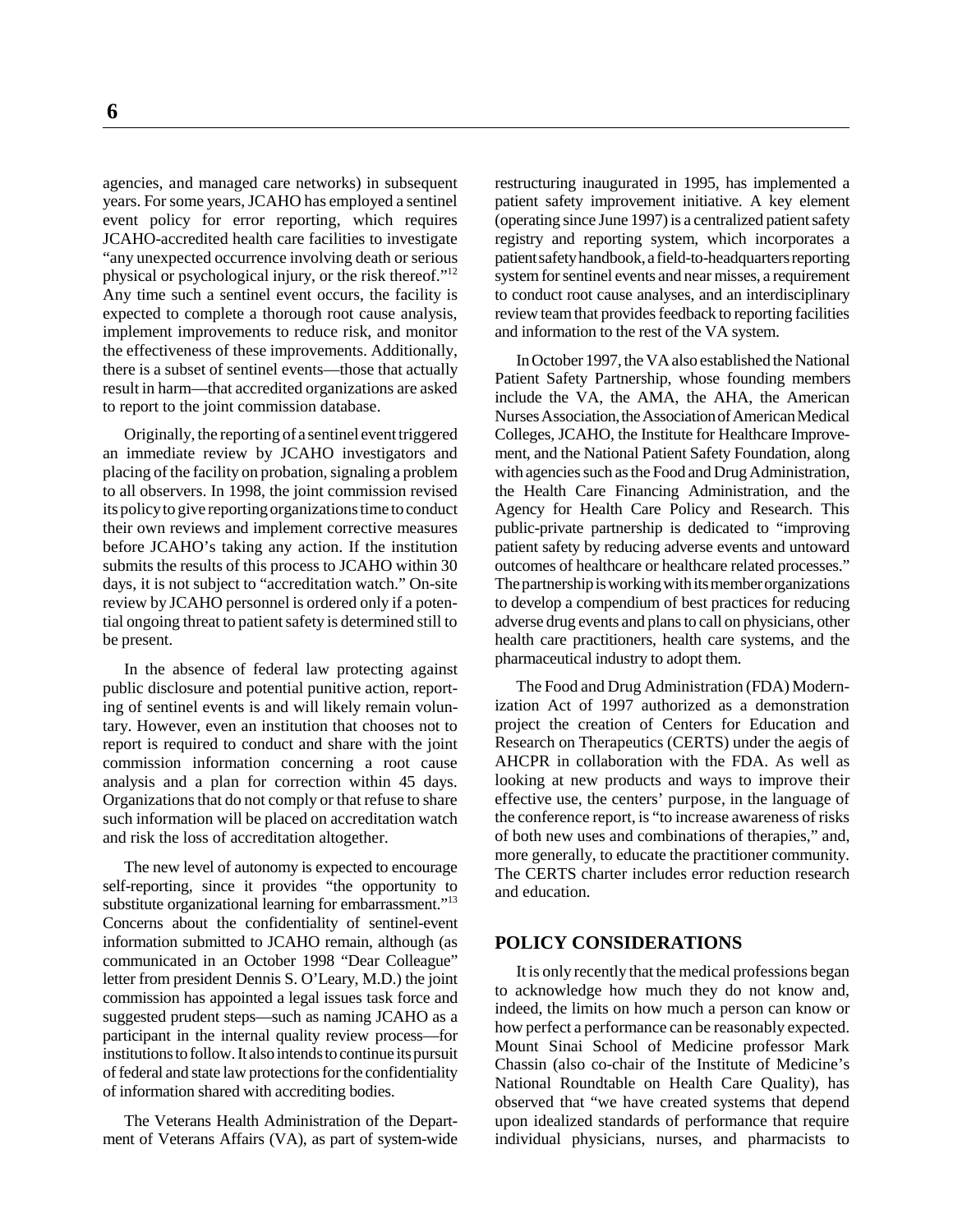perform tasks at levels of perfection that cannot be achieved by human beings." Some who agree with him are trying to institute change, but it is difficult to know how far beyond a cadre of dedicated proponents their message extends. As consumers and the popular press continue to focus on benefits, regarding denial of a service as poor-quality care, the need for redesigning systems and retraining medical professionals attracts little public attention.

And when a mistake is made, a patient harmed, a common response is a desire to sue. This is reflected in debates about liability, where the question is less whether wronged patients should be able to sue someone than who should be included in the range of liable parties and what recompense the patient is owed. Changing the culture of "someone must pay" could prove a Herculean task.

A medical-error case frequently cited is the 1994 death of *Boston Globe* columnist Betsy Lehman from a chemotherapy overdose administered in the Dana-Farber Cancer Institute. In January 1999, a Massachusetts licensing body, the Board of Registration in Nursing, decided to pursue disciplinary action against the nurses involved in the case. Although the nurses were exonerated by Dana-Farber and JCAHO, the board determined that they should have questioned the orders they were given by physicians. Dana-Farber president David G. Nathan, M.D., defended the nurses' standards of practice, blaming an ambiguous treatment protocol and noting that the institute had adopted a wide range of corrective actions since the incident.<sup>14</sup> (Leape, in an editorial published in the January 12 edition of the *Boston Globe*, called the board's decision "misguided, inappropriate, and harmful," and praised Dana-Farber for holding the institution, not the nurses, accountable for Lehman's death.)

This example illustrates the "sides" to the medical error issue. Clearly, no one is suggesting that reducing errors is anything but desirable. However, significant resistance to openness about errors has grown up in a climate where shame and retribution have been visited on those judged to have erred. The traditional view has been that punishment is an effective deterrent to others who might be careless, but many medical personnel have come to believe that relying on punishment stifles willingness to address errors and ability to correct them and in effect serves as an incentive to conceal them.

If elements of the medical professions still are operating under the "someone must pay" approach, it is not surprising if many consumers feel the same. Perhaps consumers need to be better informed on what causes errors and how their own alertness might contribute to safety. But it is difficult to know what specific information to provide them. Hospitals are unlikely to announce the number of near misses for the quarter, nor to publish infection rates for a consumer to use as a basis of comparison. Many feel that a necessary first step is building consumer awareness that a problem exists. Proponents of the new system-based thinking also are pondering how consumers might learn to draw a distinction between negligent acts that result in harm and errors that cause harm but are not a matter of individual fault.

As purchasers as well as regulators of health care, federal agencies and lawmakers may choose to play a role in error reduction. A number of options have been proposed in discussions among analysts. For example, it has been suggested that the FDA look at standards for drug naming, labeling, and packaging. AHCPR, which already funds research evaluating various treatments and technologies, might undertake an error-reduction initiative. Under S. 300, introduced January 22, AHCPR's CERTS program would be made permanent. Some hope the National Patient Safety Partnership's best practices, when published, may be reflected in government contracts.

# **THE FORUM SESSION**

In this Forum session, **Lucian L. Leape, M.D.,** adjunct professor at the Harvard School of Public Health and a leading researcher on the subject of medical error reduction, will review his findings on the causes and correctives of medical error and share his thoughts on action needed at a policy level to advance the improvement process. **Robert Simon, Ed.D., C.P.E.,** chief scientist, Crew Performance Group, Dynamics Research Corporation, will describe how his team has taken the error-reduction strategies they developed for aviation and applied them to medical care. **Kenneth Kizer, M.D.,** undersecretary for health in the Department of Veterans Affairs will talk about his agency's patient safety initiatives. **Sen. Bill Frist** (R-Tenn.) will offer his unique perspective—as lawmaker, physician, and pilot—on safety strategies and policy directions.

#### **Issue Questions**

The discussion will incorporate the following questions:

■ What steps might hospitals or other facilities take in attempting to reduce error systematically?